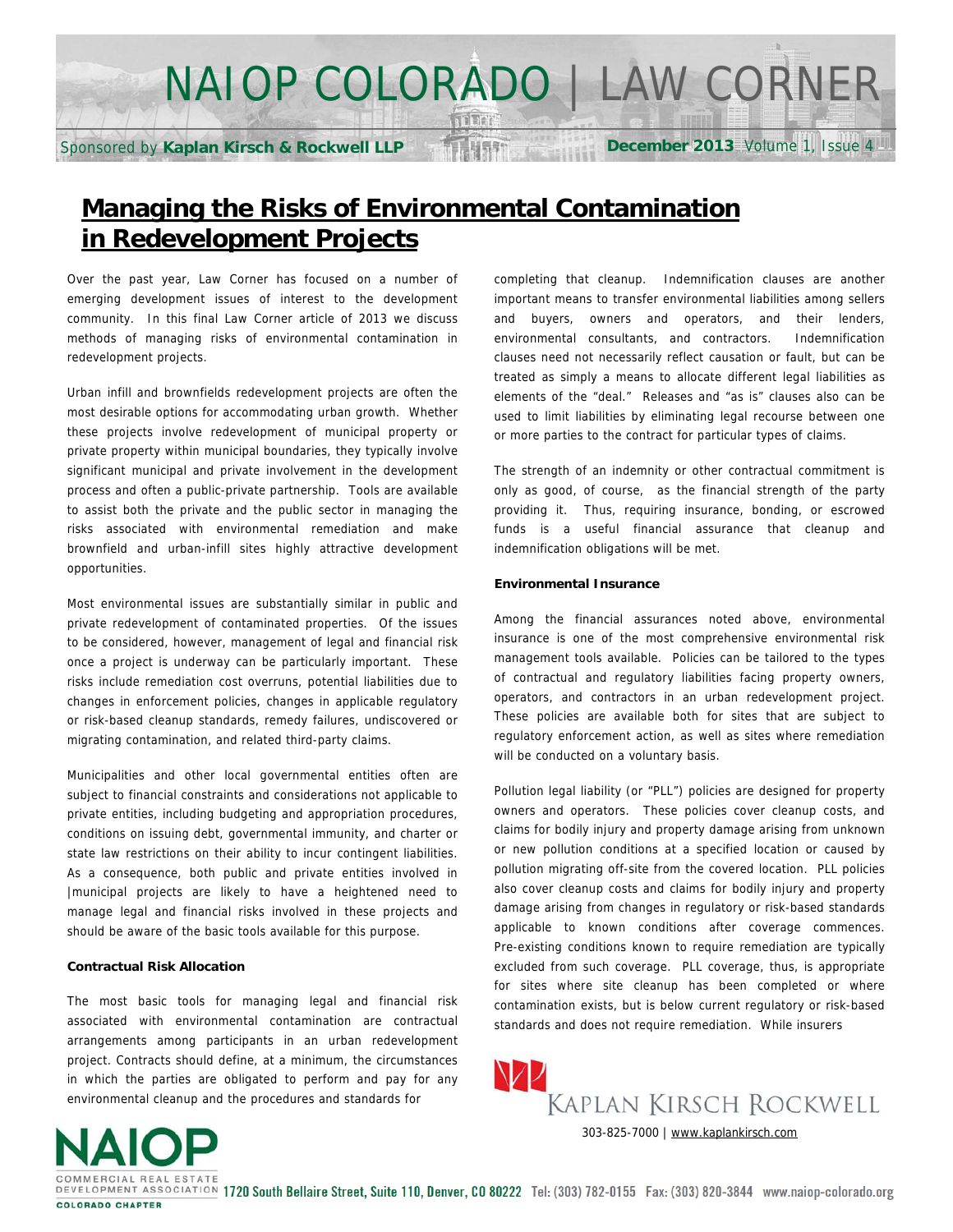typically use a form policy, these policies are negotiable and can be tailored to address the issues associated with a particular project.

In the past, cost cap or "stop loss" policies were available as a means to control costs of remediation resulting from contamination in excess of known amounts, newly discovered types of contaminants, or regulatory changes that affect the type or extent of required cleanup. Cost cap policies were useful for remediation contractors to insure fixed price contracts or for property owners or developers to cap remediation costs. These policies could also be purchased to cover the costs of long-term monitoring and maintenance of a property where contamination will remain on the site (e.g., landfill cleanups). While these policies are difficult to obtain at reasonable prices in the current market, as the market shifts over time this option may again be a viable risk management tool. An escrow fund for cleanup is a form of financial assurance often used in lieu of cost cap insurance.

Finally, professional and contractor liability policies are also available. These policies cover bodily injury, property damage, and cleanup cost claims arising out of covered professional services and contracting operations provided by environmental consultants. These policies provide another level of protection to public and private entities against cost overruns that may be attributable to errors or omissions or negligence of an environmental contractor or professional and can be required under professional services contracts.

#### **Regulatory Programs**

Where environmental regulators have not initiated enforcement action to require cleanup of contaminated sites, most property owners and prospective purchasers instinctively avoid regulatory involvement for fear of facing cost-prohibitive requirements that include expensive reporting and review processes. However, taking advantage of programs providing regulatory supervision and/or approval of cleanup efforts may be another method of managing legal and financial risk associated with regulatory enforcement actions.

Most states have adopted voluntary cleanup programs that offer incentives for remediating and redeveloping contaminated sites in the form of liability protection or streamlined approval of remediation plans and completed cleanup. These programs typically offer "no further action" letters, which document a finding by the state regulatory agency that no further remedial action is required to meet regulatory or risk-based environmental standards for the end use of the property. These letters usually do not preclude enforcement action to address new conditions or conditions that differ from those disclosed by the

property owner or operator. Such letters do, however, offer assurance that enforcement action is unlikely and also may make third-party negligence claims more difficult to establish.

Some state voluntary cleanup programs also may allow regulators to offer covenants not-to-sue or third-party liability protections to the property owner once cleanup has been completed and approved by the state regulatory agency or in the form of prospective purchaser agreements that require reciprocal benefits to the state. In addition, some states have negotiated memoranda of understanding with the U.S. Environmental Protection Agency ("EPA") under which EPA defers enforcement action at sites that are remediated under the state's voluntary program. Even where states do not have a formal voluntary program, most regulatory agencies have authority under state law to enter into voluntary or consent agreements under which similar benefits would be available.

In limited circumstances, EPA will issue comfort letters to property owners or operators and prospective purchasers that indicate EPA's intention not to take enforcement action at the site. While these letters are not binding on EPA and do not preclude EPA from taking enforcement action in the future, they offer some assurance regarding the likelihood of EPA enforcement action. EPA also offers covenants not to sue to prospective purchasers of contaminated sites under very limited circumstances pursuant to prospective purchaser agreements or PPAs. For example, a PPA may be available for redevelopment of property already under an active EPA order.



### 303-825-7000 | [www.kaplankirsch.com](http://www.kaplankirsch.com)

For more information, please contact:

**Stephen H. Kaplan**, Partner skaplan@kaplankirsch.com

**Sarah Rockwell**, Partner srockwell@kaplankirsch.com

**William M. Silberstein**, Partner bsilberstein@kaplankirsch.com

**Polly B. Jessen,** Partner pjessen@kaplankirsch.com